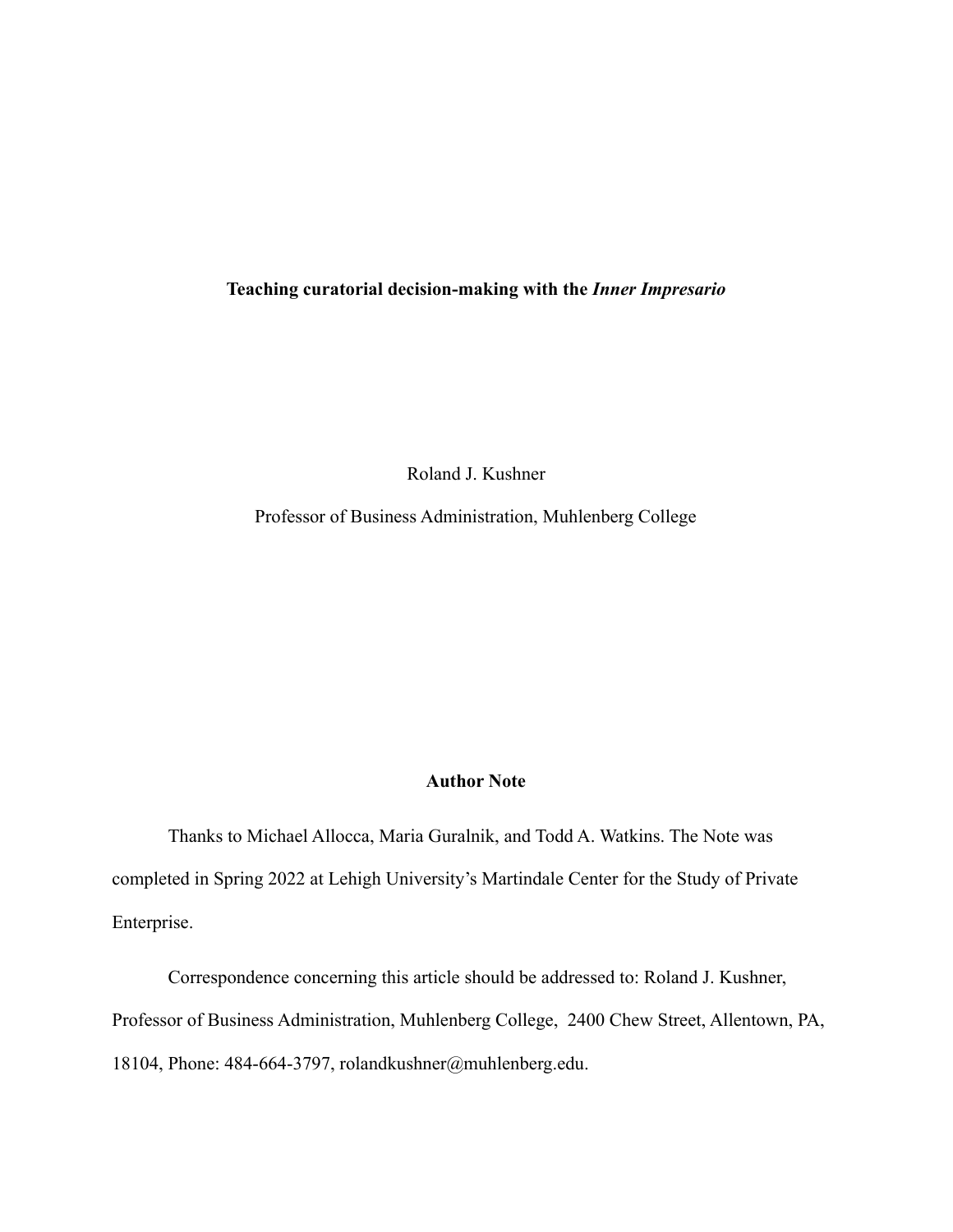The selection of artistic and cultural programs to offer to audiences is central to organizational identity, mission, and business model for most producing and presenting arts organizations; it is how they accomplish mission, satisfy customers, and remain economically viable. Because arts and culture organizations of diverse aesthetic preferences have annual/seasonal patterns, artistic programs in the present result from curatorial choices made in the past, specifically of which artistic offerings will audiences experience. For example, symphonies commission orchestral compositions – from which composers? Museums plan exhibitions – from which artists? Theatre season directors select repertoire, publishers select authors …And so on. The implementation of those decisions is central to the business model of serving audiences, and generating sustainable financial flows. Each artistic discipline is unique, yet across disciplines and genres, artistic programming shares some common elements of curatorial selection.

This teaching note addresses how to simulate that curatorial programming process in arts management education. It has been an element of Business 311 "Arts Administration" at Muhlenberg College, in Allentown, Pennsylvania. Typical students are upper-level undergraduates with double majors combining Business with Theatre, Dance or Music, and strong awareness of the arts in New York, Philadelphia, and other metropolitan areas. The desired learning outcomes are to:

- Recognize artistic programming as an envisioning and decision-making process
- Articulate and specify preference criteria used in artistic programming
- Examine the tradeoffs between criteria and constraints in artistic programming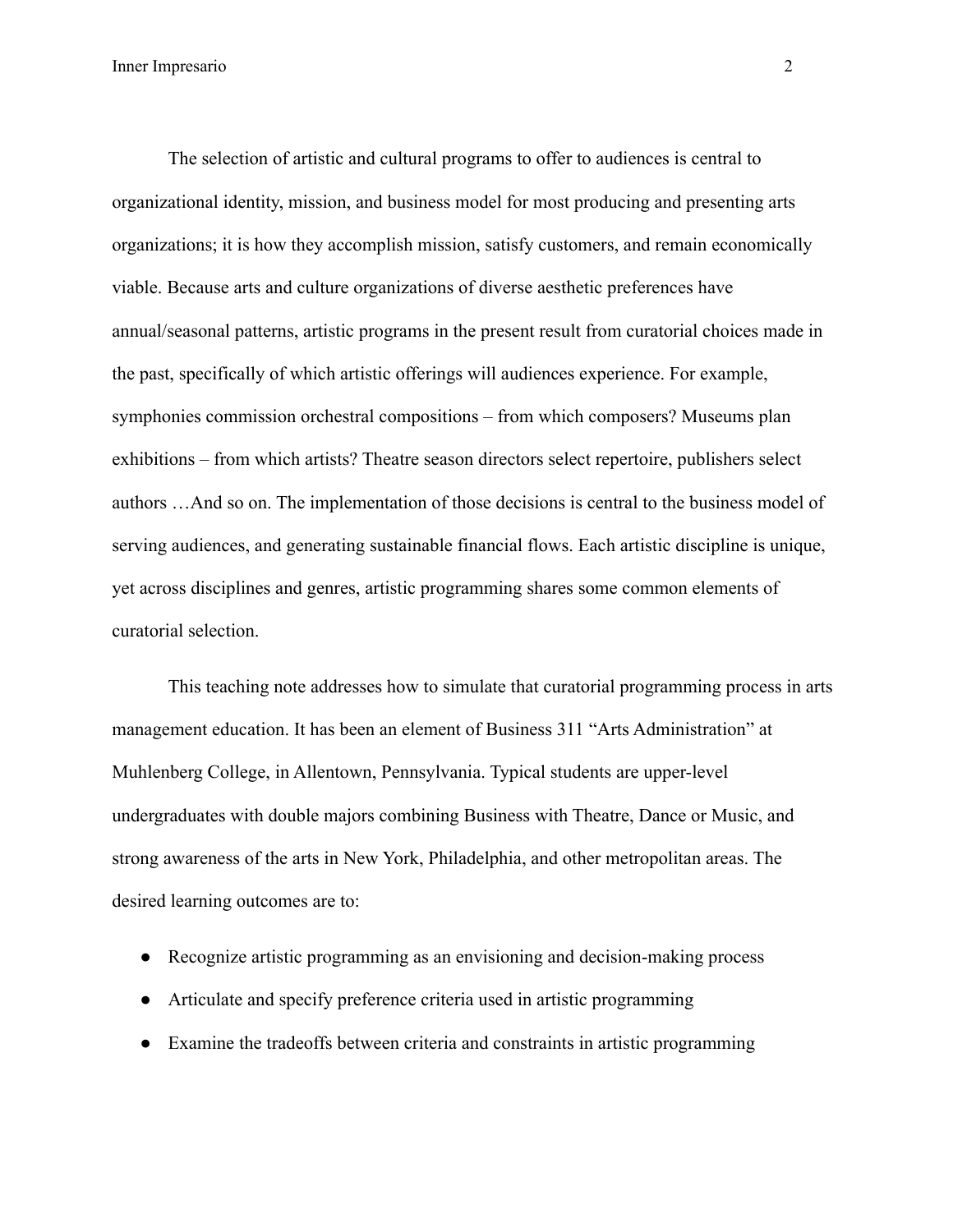Inner Impresario 3

### **Theoretical Rationale**

Pedagogical, disciplinary, and practitioner considerations factor into this approach. As an educator, I draw on scholarly and practitioner perspectives in management and economics to ground learning. Based in economics and management, my scholarship generally addresses strategic management and decision-making in the arts and other arenas. In earlier career phases, I had multi-year artistic programming responsibilities and accountability in public radio, concert promotions, artist representation, recording production, and community festivals. In these organizations, curatorial programming was integral to those organizations' arts activities, and was subject to evaluation and accountability. In a specialty music radio show, programming entails selecting the next set of recordings. A weekly campus concert pub venue required selecting performers suitable for the venue and market. The largest scale program I ever managed was programming over 100 artists each year in a festival of nine days on eight stages, with performances 11 hours a day. (Parks 2018).<sup>1</sup> These programs included many artists, but did not present all who were available.

In these organizations, future programs were influenced by past results. For long-lived arts organizations' artistic programs, the context for programming is recurring activities: planning, budgeting, programming, production, and evaluation, as shown in Figure 1. Programming decisions necessarily precede production, and are followed by (retrospective) evaluation and more (forward) planning and budgeting. Consequently, programming is a scenario activity, envisioning a future audience experiencing an artistic offering. Artistic programmers maximize the quality of that desired experience, selecting "the best" artistic offerings available for the future within budgeted resources, and not selecting others.

<sup>1</sup> CKCU-FM, Rooster's at Carleton University, Silver Ring concerts (Ottawa, Canada), and Bethlehem Musikfest, Rose Garden Children's Festival, and WDIY-FM (Bethlehem, USA).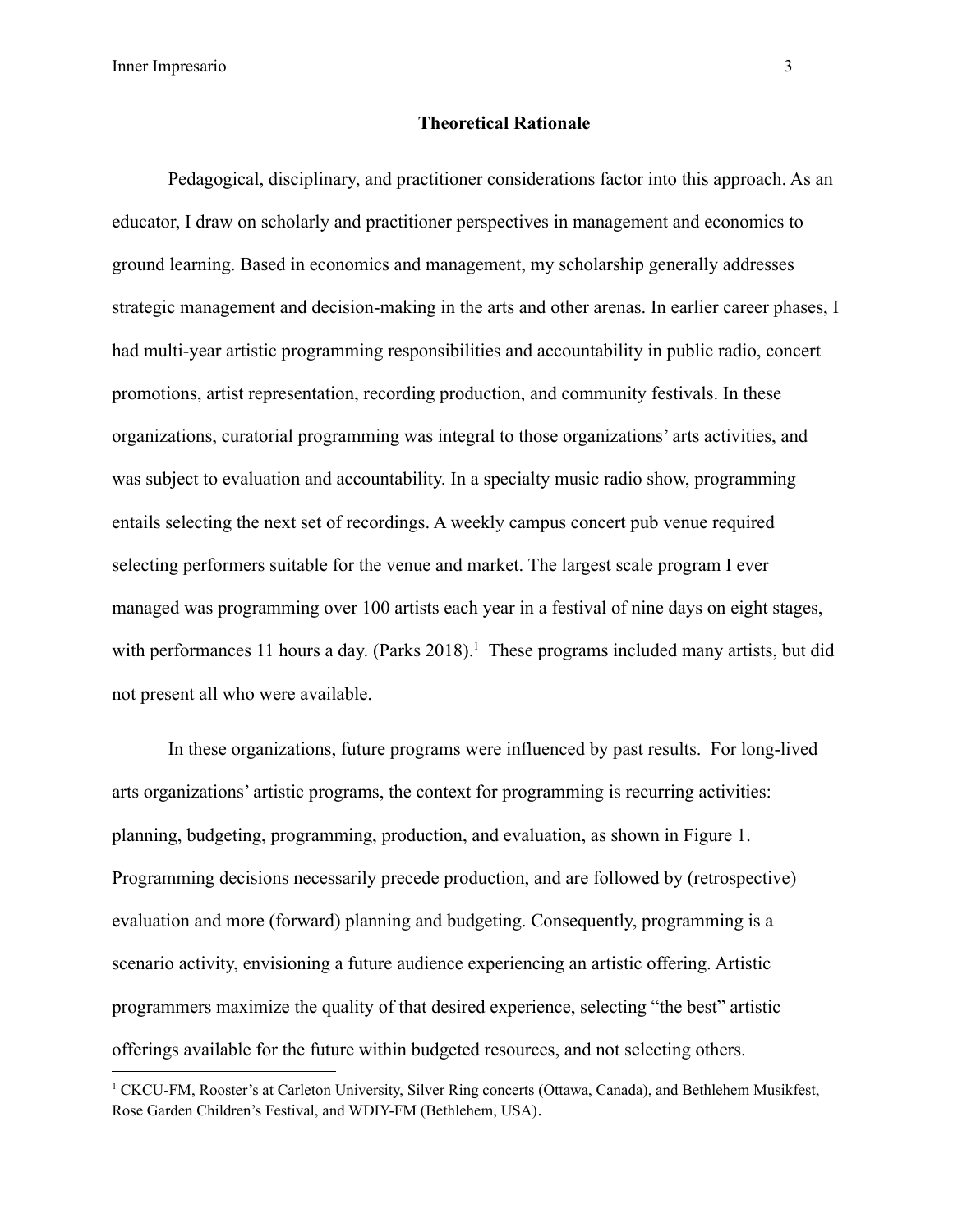# **Figure 1**



*Stages in recurring arts production/presenting cycles*

Artistic programming creates rich opportunities to expand students' discourse of practice in arts management (DeVeraux, 2009) using managerial economics. My classroom discourse addresses how programming uses management methods of planning, organizing, leading, and controlling. Strategically, it calls for vision, imagination, judgment, scenario planning, risk assessment, and knowledge of financial and market constraints. The arts are inspiring, so artistic decision-making engages aesthetics, affect, and passion. Programming is positioned astride intersecting cognitive, interpersonal, cultural, institutional, aesthetic, and moral domains. Economically, programs generate revenue and incur costs. In arts organizations, programming is subject to accountability and evaluation. Within these contexts, artistic programming uses computational and heuristic methods. There is much for students to learn.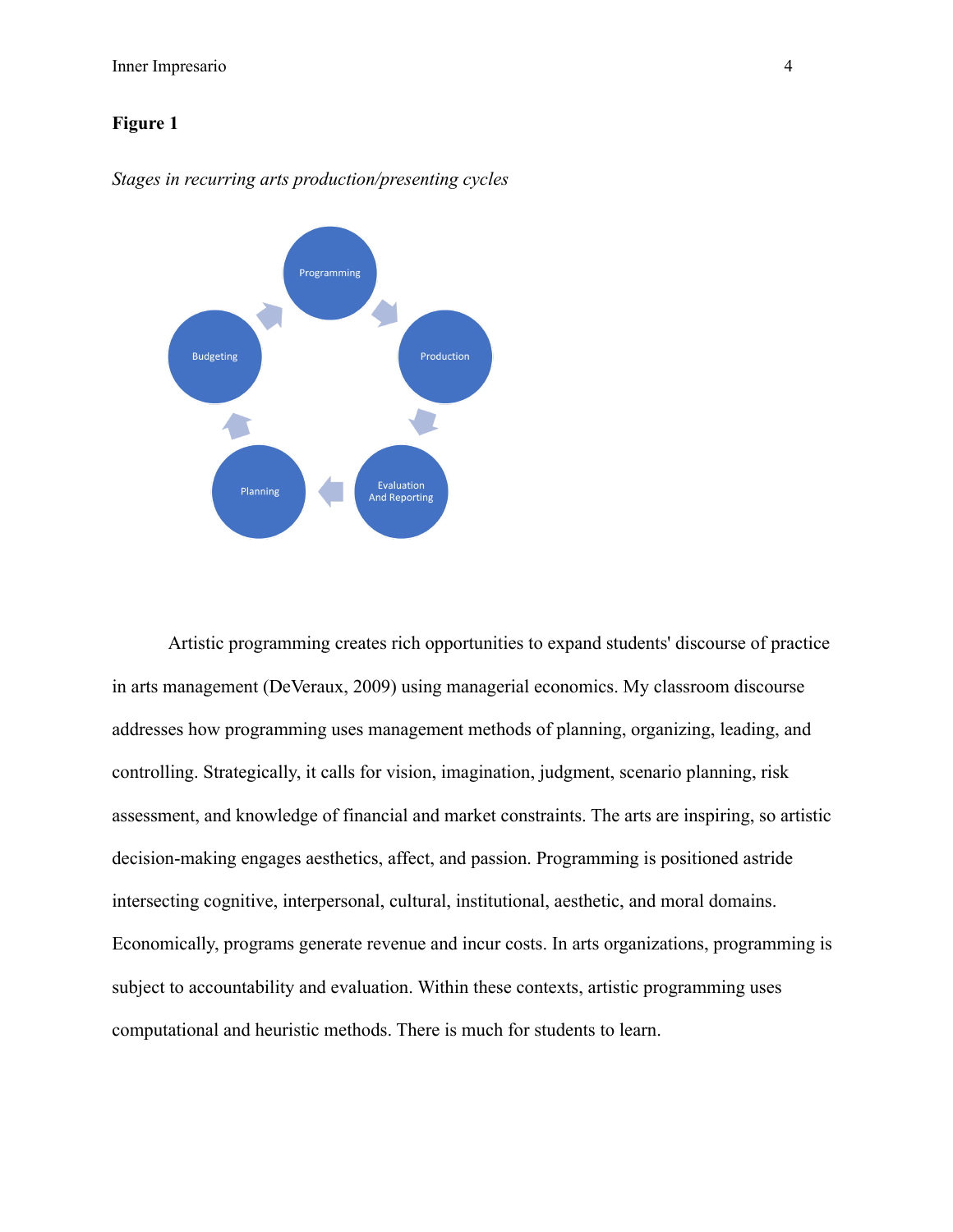Some arts management textbooks address artistic programming as strategy or structure, without fully examining its process. Byrnes (2015) describes programming within planning. Rosewall (2014) cites "mission-based program planning." To Varbanova (2015), programming is the product "P" in a 4-P marketing mix. Snider (2021) is more specific about programming criteria and their interactions. Korza et. al. (2016) offer a decision sequence involving values and philosophy, desired impact, stakeholders, criteria, feasibility, and assessment. Rhine (2018) is also explicit regarding menus, criteria, and weights.

## **Activities**

To build student capacity in decision-making and planning, I encourage them to approach programming via a problem-solving routine: given a programming challenge, they should identify decision criteria, assign weights summing to 100%, identify possible solutions, score possibilities using the criteria, apply the weights to the scores to generate a ranked list of artistic offerings, and present the list as a plan. Figure 2 illustrates the programming sequence.

### **Figure 2**

*Stages in the programming process*

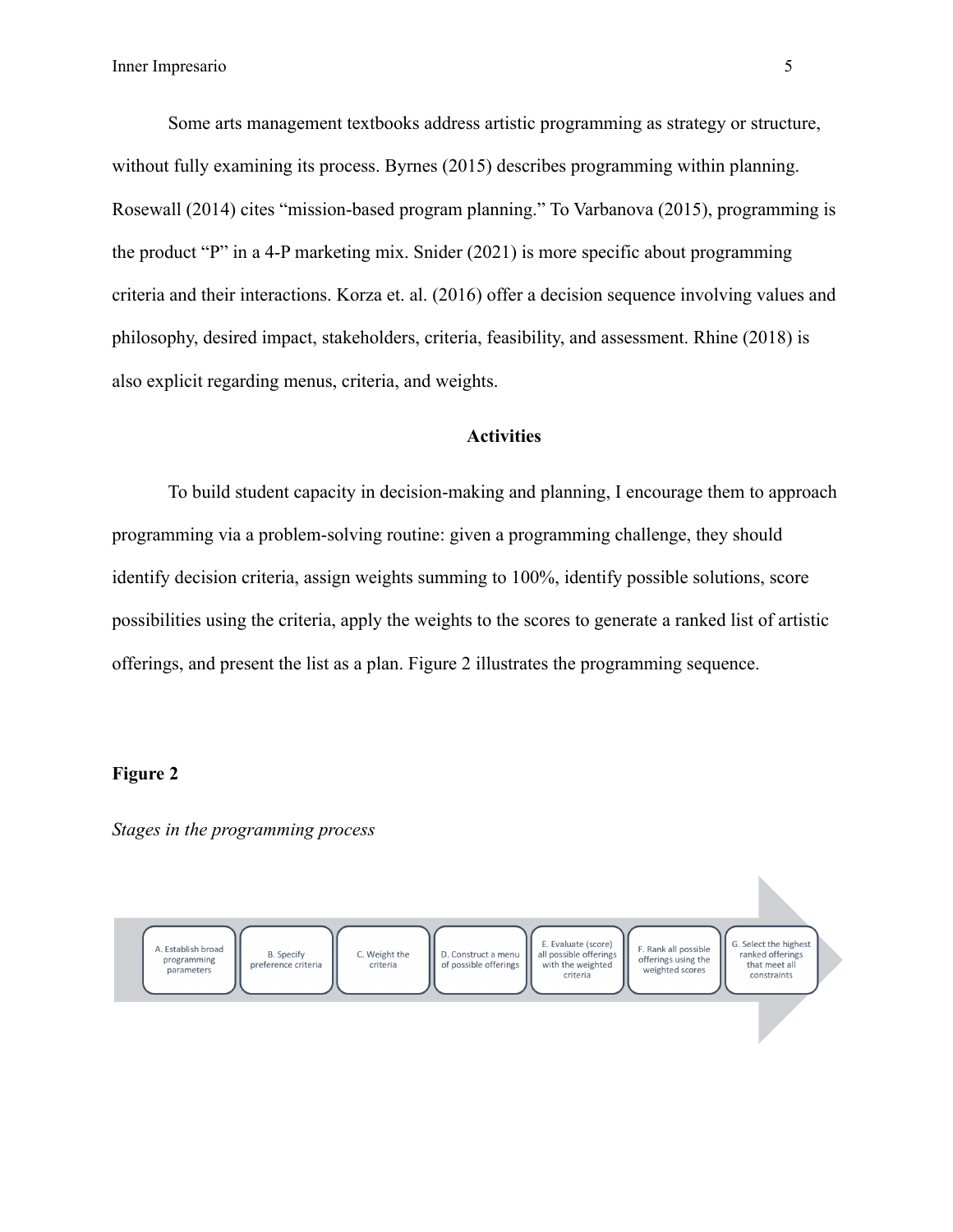The *Inner Impresario* builds on analytic methods that business students have already seen: constrained optimization, weighted average decision-making, and probabilistic payoff estimates of different future scenarios. While they have not all internalized these as computational tools, they have intrinsic awareness of statistical distribution and variance, which can be enhanced in naturalistic settings (Mazen, 2008). The simulation requires both analytic and creative processes, as Cameron and Whetten (2011) recommend supplementary creative techniques like improving problem definition, generating multiple alternatives, to support analytic methods.

The simulation is part of a multi-class module on artistic programming including readings, empirical observation, and discussion. Relevant readings by this point in the course include portions of Byrnes (2015), and Caves (2003) regarding properties of creative industries, in particular "nobody knows" what will happen, the "infinite variety" of choices, and vertical differentiation as "A List / B List". They read Kushner (2003) on intermediary roles, and to recognize programming as constrained optimization. Students also observe contemporaneous and historical programs from arts organizations, booking agency rosters, and arts news. As student artists and audience members, they can envision futures of deep and meaningful cultural experiences with full houses and happy audiences.

The Inner Impresario scaffolds the path to those futures as a cognitive decision-making process. Students design an artistic program in stages as shown in Figure 2. Usually, the activities span three class meetings followed by a written reflection. It can work for individuals or teams, with ongoing class conversation and a deliverable of a proposal to a finance committee. Students' objective is to plan a program of the best available set of artistic offerings within budget constraints, including: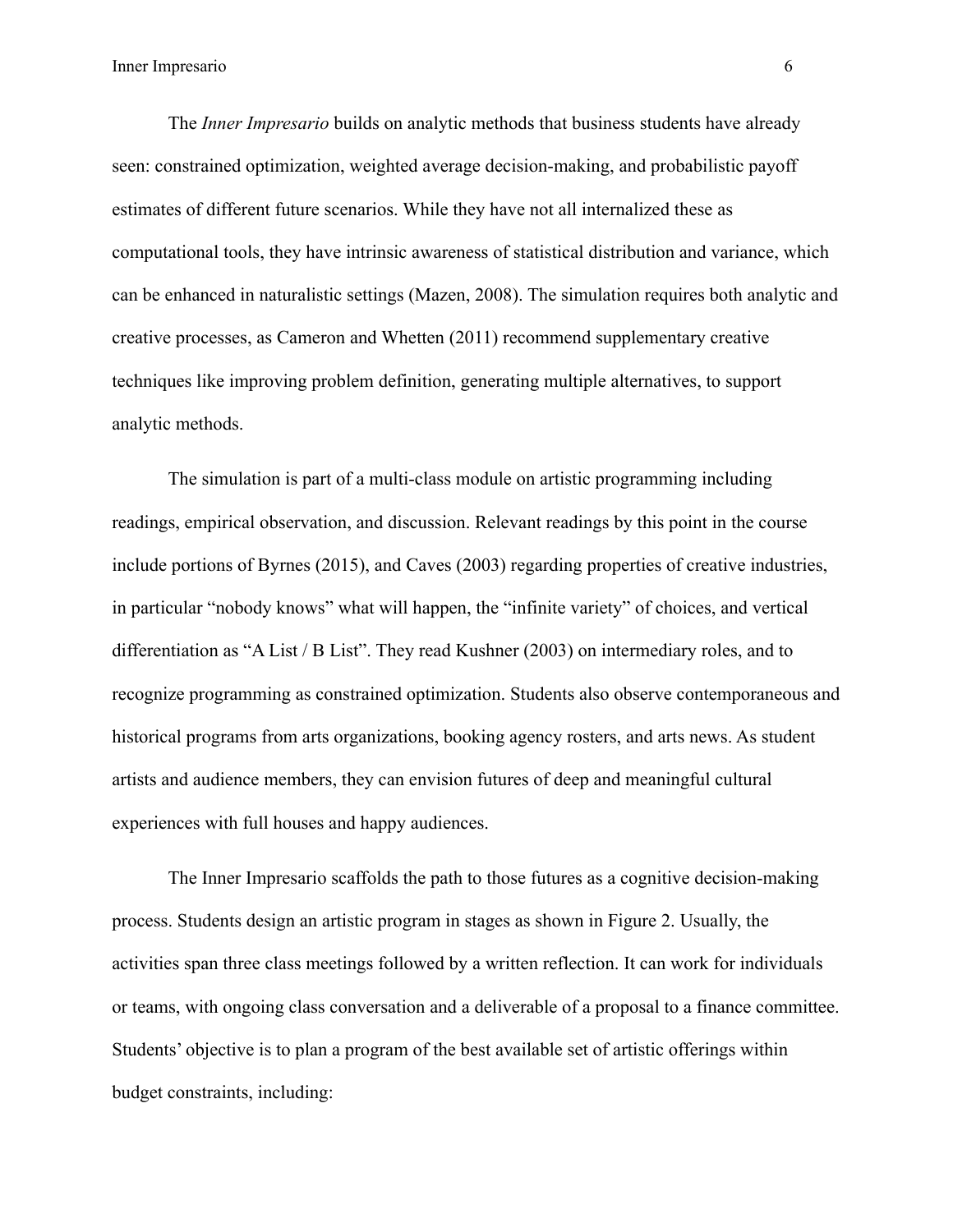- Preferred artists and their schedules
- Feasibility within time and space and constraints
- Prospect of success with respect to mission and financial targets

Assessment of student learning incorporates discussion and written reports and reflection on how the underlying decision framework was used to create that program.

Arts management students (and faculty!) commonly have strong feelings for particular artists and genres. Teaching programming as decision-making illuminates the choices and tradeoffs associated with those passions. It embodies elements of critical pedagogy in arts management (Atkins, 2020), giving students voice, requiring their critical thinking, and guiding them to improved understanding. Table 1 has the key simulation instructions and comments for instructors. Additional worksheets, examples, and illustrations are available from the author.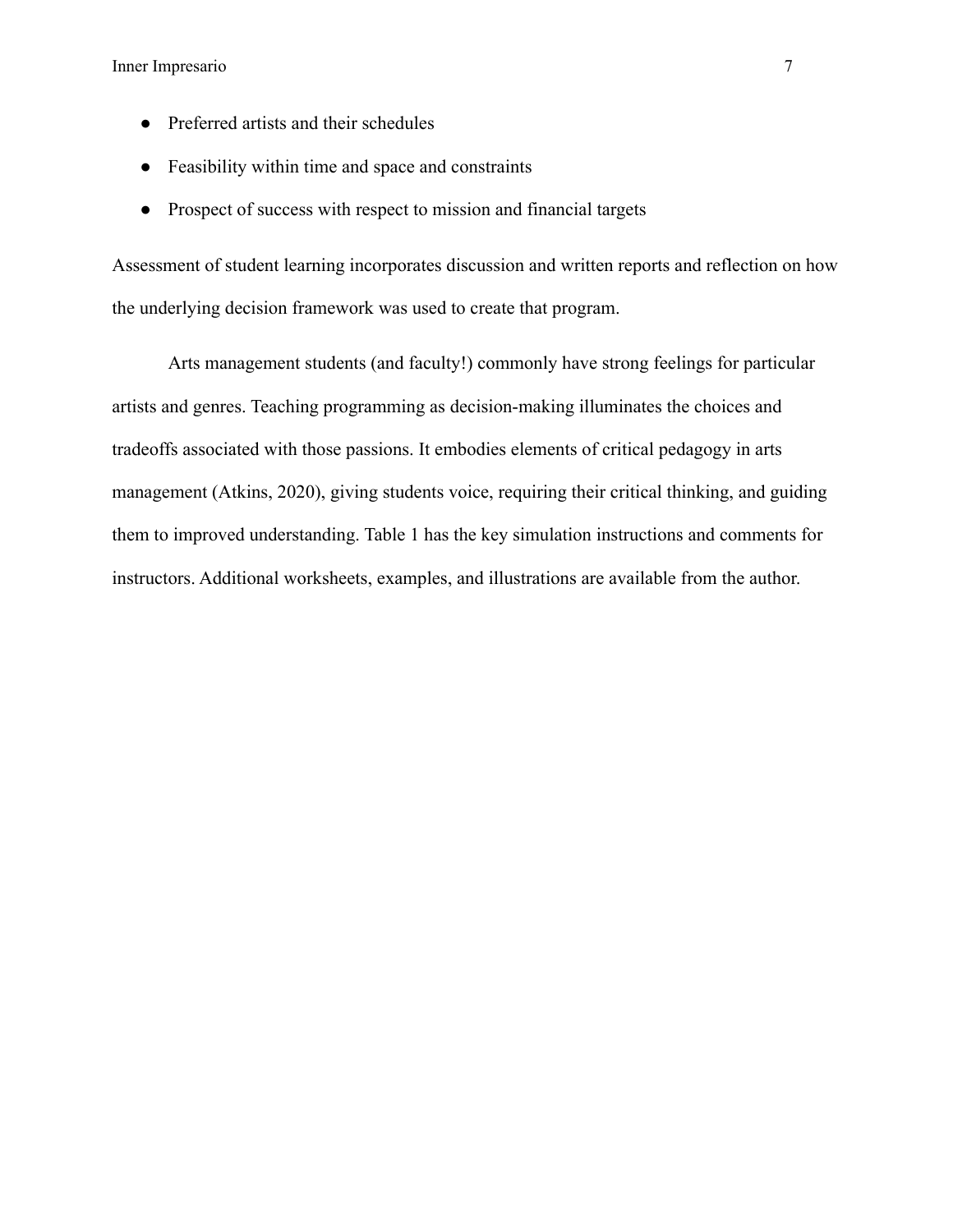*Table 1. Inner Impresario* Simulation Student Instructions and Instructor Guidance

As artistic/program director for a presenting organization, you have a responsibility to recommend a program for a six-event season to decision-makers who control the program budget. Your recommendation should explain how you created that plan, following these stages:

| Instructions to students                                                                                                                                                                                                                                                                    | Guidance for instructors                                                                                                                                                                                                                                                                                                                                                                           |  |  |
|---------------------------------------------------------------------------------------------------------------------------------------------------------------------------------------------------------------------------------------------------------------------------------------------|----------------------------------------------------------------------------------------------------------------------------------------------------------------------------------------------------------------------------------------------------------------------------------------------------------------------------------------------------------------------------------------------------|--|--|
| A. Set a broad programming policy of artistic forms, genres or                                                                                                                                                                                                                              | A. This stage establishes a feasible range for the simulation. The                                                                                                                                                                                                                                                                                                                                 |  |  |
| disciplines that 1) fit the organization's mission, and 2) have a                                                                                                                                                                                                                           | instructor should provide plausible organizational scenarios                                                                                                                                                                                                                                                                                                                                       |  |  |
| variety of available artistic offerings suitable to facilities,                                                                                                                                                                                                                             | with strategies, history, mission, and structure, scaled to the                                                                                                                                                                                                                                                                                                                                    |  |  |
| marketplace, calendar, and budget.                                                                                                                                                                                                                                                          | learning objectives. Based on my experience, I illustrate with                                                                                                                                                                                                                                                                                                                                     |  |  |
| B. Articulate your preferences by describing how you compare                                                                                                                                                                                                                                | presenting organizations. My students have imagined one-                                                                                                                                                                                                                                                                                                                                           |  |  |
| offerings in the genre and/or discipline. Specifically, state five                                                                                                                                                                                                                          | and multi-day festivals, seasons of theater, Broadway, or                                                                                                                                                                                                                                                                                                                                          |  |  |
| specific and different evaluation criteria for evaluating artistic                                                                                                                                                                                                                          | dance in various genres, and art gallery programming.                                                                                                                                                                                                                                                                                                                                              |  |  |
| offerings. Together, they should capture all major elements of                                                                                                                                                                                                                              | B. Articulation of criteria is the focus of this stage. This work                                                                                                                                                                                                                                                                                                                                  |  |  |
| what you prefer in artistic offerings. Individually, they                                                                                                                                                                                                                                   | builds communication skills, and uses artistic and cultural                                                                                                                                                                                                                                                                                                                                        |  |  |
| distinguish artistic offerings from each other by addressing                                                                                                                                                                                                                                | knowledge. Students can enhance their lexicon and rhetoric of                                                                                                                                                                                                                                                                                                                                      |  |  |
| different elements.                                                                                                                                                                                                                                                                         | what is desirable, and why, and learn to convey these in the                                                                                                                                                                                                                                                                                                                                       |  |  |
| C. Assign a weight to each criterion reflecting its relative<br>importance. If they are equal, assign each one a weight of<br>20%. If not, re-order them from most to least important with<br>different weights. You can use more or fewer than five, as<br>long as the weights total 100%. | informed language of decision-makers. This does not specify<br>which artists are desirable, but rather what makes any artist<br>desirable within the programming range. Five is suggested as<br>a manageable number. Ideally, each criterion describes a<br>different attribute of the offering that varies across a range of<br>artists. It should be in the language of genre or discipline, not |  |  |
| D. Create a decision menu of 15 or more suitable artistic<br>offerings from which you might consider selecting six.                                                                                                                                                                         | generic terms. Ideally, they are measurable and vary across<br>artistic offerings, such as breadth of a discipline or range,<br>artists' virtuosity or technique, or appeal to a particular                                                                                                                                                                                                        |  |  |
| Score all offerings on the menu on a scale of $1, 2$ , or $3$ on<br>Е.<br>every criterion, and record it in a table of criteria x offering.                                                                                                                                                 | segment.<br>C. This stage reinforces the tradeoffs among preferences. With                                                                                                                                                                                                                                                                                                                         |  |  |
| Cross-multiply score x criterion weight, and sum (stages E                                                                                                                                                                                                                                  | five criteria, the default is 20% each. Students can change                                                                                                                                                                                                                                                                                                                                        |  |  |
| F.                                                                                                                                                                                                                                                                                          | weights, or add or reduce criteria to see the marginal impact                                                                                                                                                                                                                                                                                                                                      |  |  |
| and C) to derive an overall rating for all artists on your menu                                                                                                                                                                                                                             | of diluted or strengthened criteria.                                                                                                                                                                                                                                                                                                                                                               |  |  |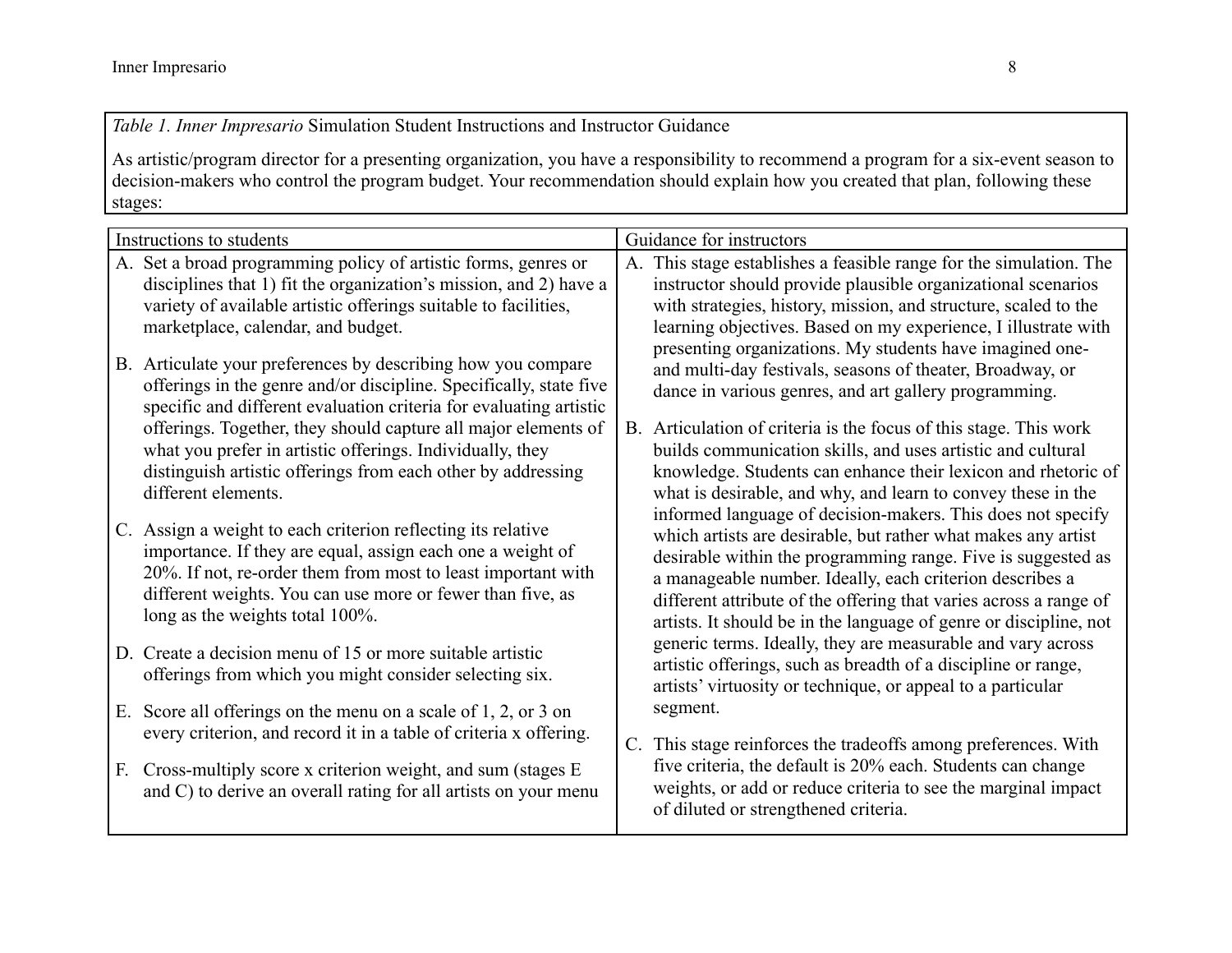| (D). The highest ratings designate your highest ranked artistic<br>offerings across all preference criteria<br>G. Your highest-ranked artistic offering requires 30% of your<br>budget, the next two $25\%$ , the next five $20\%$ , and the rest<br>12% each. Given that budget, which combination would you<br>select for your program? |           | D. Stage D reflects market availability of offerings meeting<br>technical needs, and constraints placed on programming.<br>Menu creation requires current market knowledge, and is a de<br>facto form of selection, by creating a meaningful range of<br>choice, e.g., 15 relative to a prospective six-show season. The<br>"feasible range" from stage A defines some thresholds or<br>minimums (e.g., local content or diversity expectations) that<br>define the scope of search for offerings. Instructors can<br>modify it to fit other programming scenarios.<br>E. In Stage E, students apply preference criteria to the menu,<br>scoring possibilities on every preference criterion.<br>Pedagogically, a three-point range is a proxy for more<br>granular scoring, such as five or ten points.<br>This stage engages the underlying computation of weights x<br>scores, summed to determine expected value. This can be<br>easily shown in Excel. Ideally, this creates a listing of<br>possible artistic offerings, drawn from a plausible menu, and<br>ranked by accepted criteria. |
|-------------------------------------------------------------------------------------------------------------------------------------------------------------------------------------------------------------------------------------------------------------------------------------------------------------------------------------------|-----------|-------------------------------------------------------------------------------------------------------------------------------------------------------------------------------------------------------------------------------------------------------------------------------------------------------------------------------------------------------------------------------------------------------------------------------------------------------------------------------------------------------------------------------------------------------------------------------------------------------------------------------------------------------------------------------------------------------------------------------------------------------------------------------------------------------------------------------------------------------------------------------------------------------------------------------------------------------------------------------------------------------------------------------------------------------------------------------------------------|
| H. Write a report to a person in the organization with your<br>recommended program along with an explanation of how you<br>came to that recommendation.<br><b>AND/OR</b>                                                                                                                                                                  |           |                                                                                                                                                                                                                                                                                                                                                                                                                                                                                                                                                                                                                                                                                                                                                                                                                                                                                                                                                                                                                                                                                                 |
| Write a reflection on your learning from the simulation. How<br>did the recommended seasons satisfy your preferences? If you<br>chose the highest-ranked six, how well would that represent<br>your preferences? What kind of season would it create? What<br>would it take to make it a better season?                                   | F.        |                                                                                                                                                                                                                                                                                                                                                                                                                                                                                                                                                                                                                                                                                                                                                                                                                                                                                                                                                                                                                                                                                                 |
|                                                                                                                                                                                                                                                                                                                                           |           | G. The percent-of-budget figures in the exercise require the<br>students to make choices among programs. Note that the<br>constraint is presented as a cost limit; it could equally be<br>presented as a profit floor, which would elevate revenue as a<br>criterion.                                                                                                                                                                                                                                                                                                                                                                                                                                                                                                                                                                                                                                                                                                                                                                                                                           |
|                                                                                                                                                                                                                                                                                                                                           |           | H. A report approach emphasizes the accountability aspects of<br>the simulation, because programming is most commonly<br>carried within an organization structure.                                                                                                                                                                                                                                                                                                                                                                                                                                                                                                                                                                                                                                                                                                                                                                                                                                                                                                                              |
|                                                                                                                                                                                                                                                                                                                                           | $\rm I$ . | A reflection approach reinforces student learning about<br>process, envisioning, and tradeoffs.                                                                                                                                                                                                                                                                                                                                                                                                                                                                                                                                                                                                                                                                                                                                                                                                                                                                                                                                                                                                 |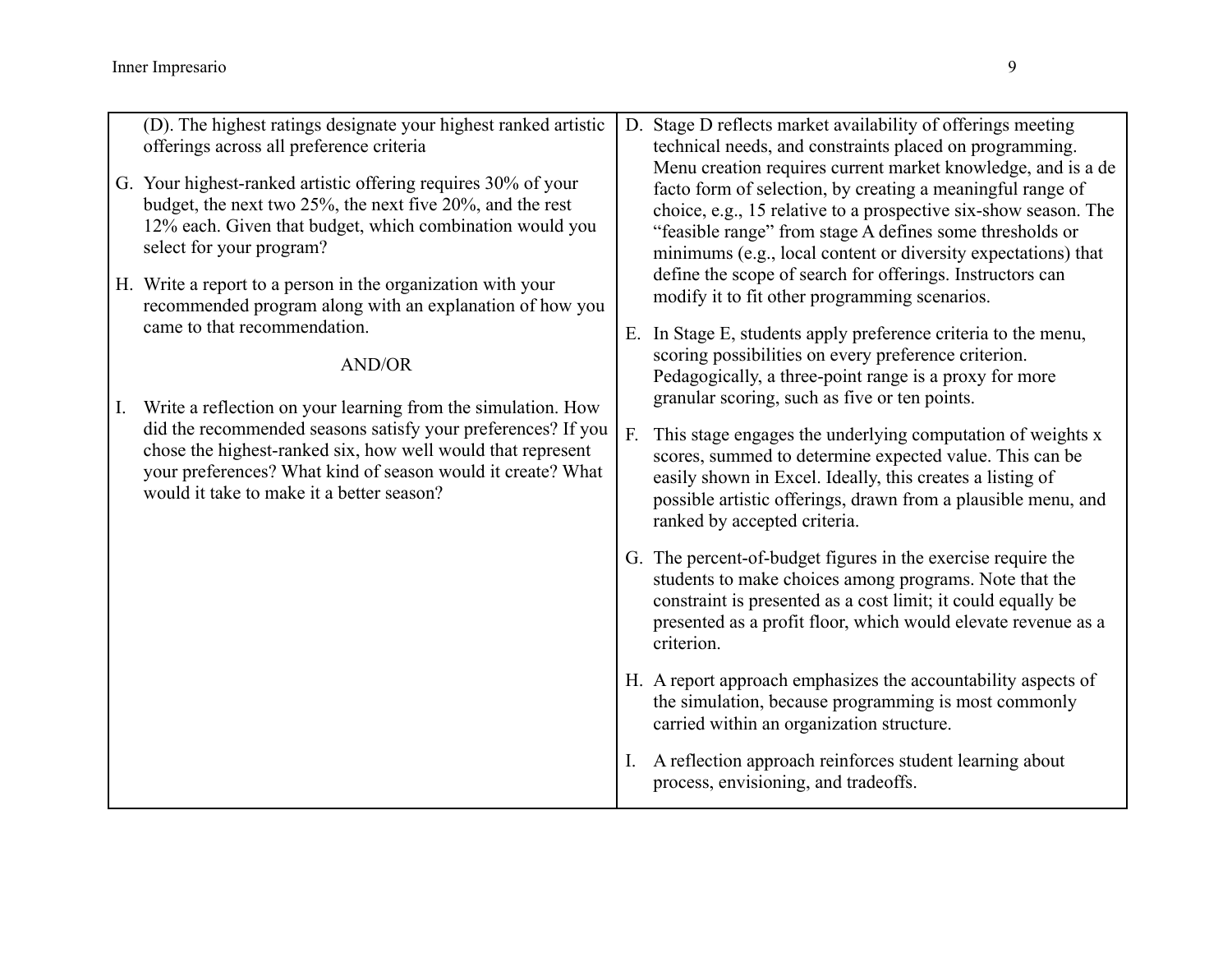Inner Impresario 10

### **Adapting and evaluating the simulation**

The simulation is a stylized view of programming that ignores many real-world conditions. Leaving budget to the end is one; it is usually very present all the way through. But it requires knowledge of prices to be fully implemented into the simulation. Every discipline has its own critical issues and processes; the tangibility and static presentation of an art gallery contrasts with the dynamic service of the performing arts. Yet similar decision processes drive both. Programming is frequently a group activity; the interpersonal judgment issues are not addressed in this note. Instructors using the simulation or its ideas should improvise around the specifics to fit their teaching setting and knowledge.

Student reflections have shown how the *Inner Impresario* simulation supports their development as arts programmers by engaging their entrepreneurial instincts, imagination, and knowledge. It builds heuristic capacity in the regular work of arts programmers: envisioning artistic success, navigating fixed allocations of time, space, and money, confronting ambiguity, conflicts, and changing preferences. The managerial economics perspective reinforces behavioral learning. Students experience the limitations of linear decision processes, such as cognitive limitations and biases. To learn the annual and seasonal cycle, students can compare past forecasts to actual events for tastes, artist life cycles, and organizational factors. In general, articulating, explaining, and communicating their programming values builds skill and agency as successful programmers. Where curatorial artistic programming is central to organizational success, that agency is a path for their broader professional development.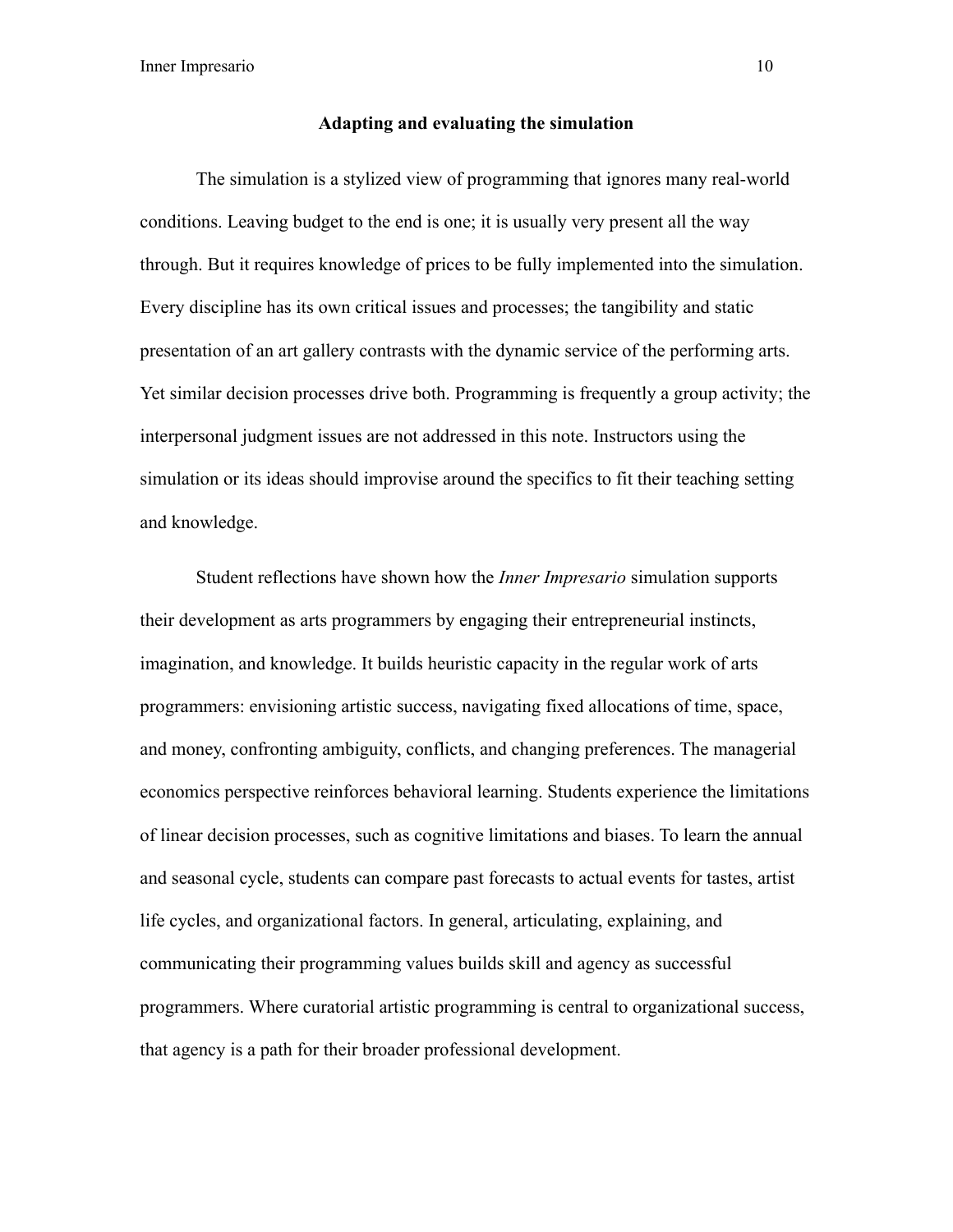### **References**

Atkins, J. (2020). Critical Pedagogy and the Arts Management Classroom. *American Journal of Arts Management*, *8*(1), 11.

Byrnes, W. J. (2014). *Management and the Arts, 5th Edition*. Focal Press.

Caves, R. E. (2000). *Creative industries: Contracts between art and commerce*. Harvard University Press.

DeVereaux, C. (2009). Practice versus a Discourse of Practice in Cultural Management. *Journal of Arts Management, Law & Society*, *39*(1), 65–72. <https://doi.org/10.3200/JAML.39.1.65-72>

- Kozar, P., Boston-Moore, D., & Brown, M. (2016). Program Development, Chapter 14. In D. Boyle-Clapp, M. Brown, & M. Gard (Eds.), *Fundamentals of arts management* (Sixth edition, pp. 339–371). Arts Extension Service, University of Massachusetts Amherst.
- Kushner, R. J. (2003). Understanding the Links Between Performing Artists and Audiences. *Journal of Arts Management, Law & Society*, *33*(2), 114–126.
- Kushner, R.J. (2019) *Teaching an Artistic Programming and Curatorial Decision-Making Process Using Constrained Optimization and Voter Preference Models*, Association of Arts Administration Educators, Madison, WI
- Mazen, Abdelmagid. (2008). Behavioral Assembly Required: Particularly for Quantitative Courses. *Journal of Management Education*, *32*(3), 339–362. <https://doi.org/10.1177/1052562907302548>
- Parks, J. A. (2018). Stronger than steel: Forging a rust belt renaissance. Rocky Rapids Press.